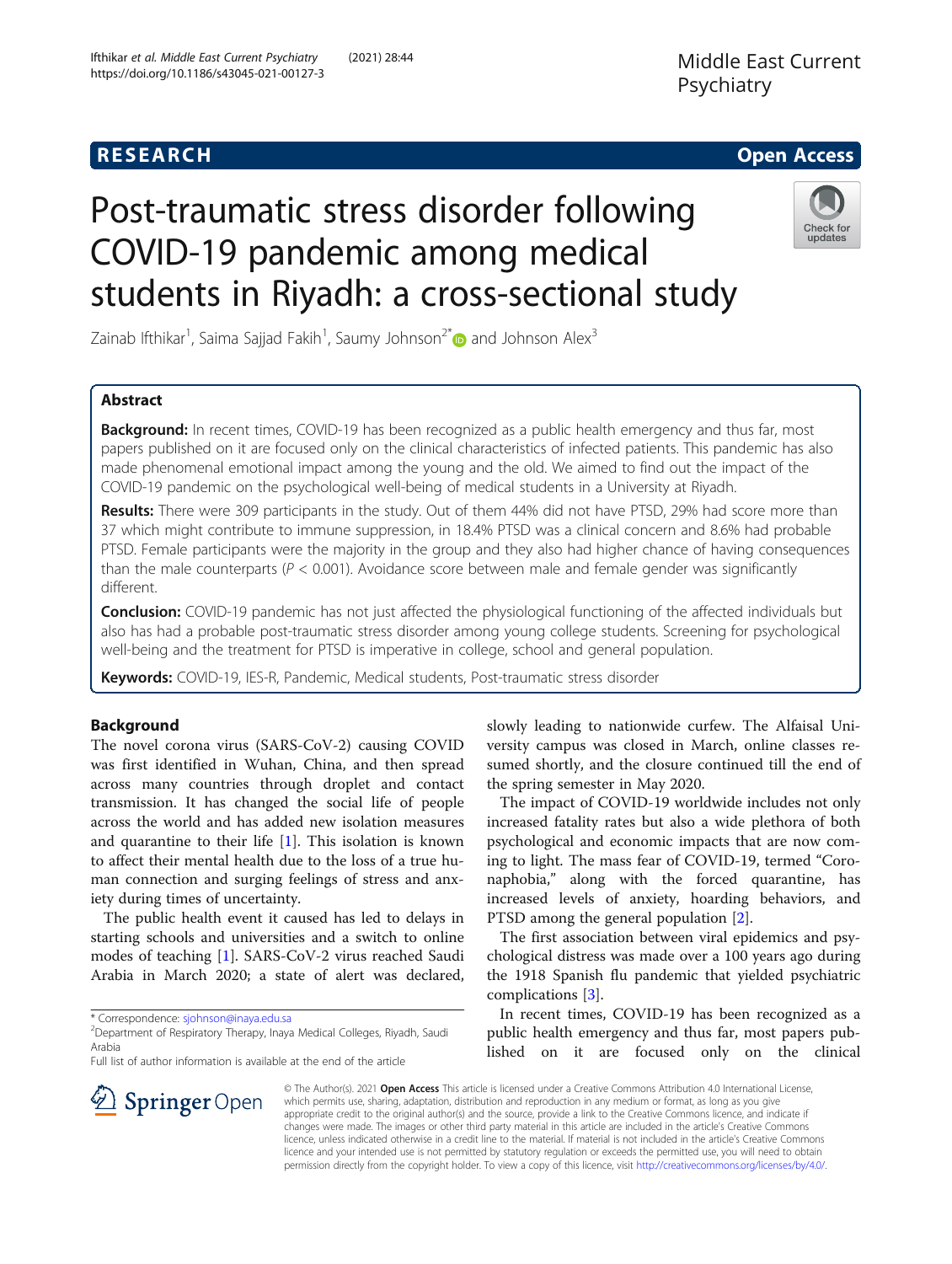characteristics of infected patients. However, this pandemic has also demanded people to show phenomenal emotional resilience in the solitude of their homes which can take a toll on their mental health [\[4](#page-5-0)].

Negative mental health consequences were observed in medical students as well and can be attributed to isolation from friends and family, experiencing doubts about the disease and having to manage medical school learning during the lockdown [\[5](#page-5-0)].

Mental health is affected by a multitude of factors including, but not limited, to our physical health, selfperception, relationships, and social connections. It is therefore inevitable to overlook the impact of a closure of innumerable industries, such as education, finance, entertainment, and service sectors, on the fragile mental health of people belonging to vulnerable subsets of the population.

Furthermore, corona positive patients are now considered a stigma [\[2](#page-5-0)]. Internet and social media consumption are fueling safety seeking and hoarding behaviors [[6\]](#page-5-0) and affective temperament traits are being recognized in response to the outbreaks. In Italy, anxious, cyclothymic, and depressive temperaments were adopted as modalities of behavior. While anxious behaviors suggested a protective nature, cyclothymic and depressive temperaments indicated worry, negativity, and self-doubt with an enhanced desire for social connection [\[3](#page-5-0)].

Other stressors include inadequate supplies, fears of catching the infection, and inadequate information. The most at risk were quarantined medical staff with complaints of increased exhaustion, anxiety, poor concentration, and indecisiveness. In addition, coping mechanisms such as rumination, self-blame, and denying/disengagement were associated with increased psychological complaints [[7\]](#page-5-0).

Investigations of the symptoms of psychological determent were described as being very few in the beginning of global alert; people with chronic diseases who were young accounted for more symptoms, and later on there were increased symptoms being detected preceding stay home announcement was given in some countries [\[8](#page-5-0), [9](#page-5-0)].

On the other hand, a study comparing undergraduate students who had been quarantined found no significant difference in mental health problems when compared to those who had not. Possible reasons include fewer responsibilities, and younger and lesser susceptibility to the infection [[7](#page-5-0)].

Another study demonstrated that medical students believed quarantine did not affect their learning and psychological well-being. Though, some students showed a sense of emotional detachment from friends and family and claimed that this decreased their overall study performance. The main causes of deterioration of mental health were financial losses, fear, frustration, and inadequate information [\[5](#page-5-0)].

Overall, stress experienced by young students can be due to the uncertainties of a new learning environment, and the need to adapt to the absence of in-person lectures [[8\]](#page-5-0). Out of town students expressed worry for not only their educational gains but also the safety of their families once they return home [\[10](#page-5-0)].

The ongoing COVID-19 pandemic may perhaps leave us all in turmoil to deal with even long after the actual pandemic has culminated. Addressing the issues, it is creating along the way can help mitigate risks for our communities one by one. Coping with stress in a healthy way will make community stronger, it will allow us to combat similar pandemics in the years to come and also allow us right now to provide coping mechanisms for people in social isolation, help address overwhelming media consumption, and improve adherence to guidelines without the associated stress.

All things considered, after the end of quarantine, behavioral changes such as avoidance behaviors and vigilant handwashing were recorded for several months in certain places. Financial loss and increased stigma contributed to the long-term effects of the quarantine on mental health. General education and proper explanations on the rationale of quarantine is thought to reduce this stigma [\[7](#page-5-0)].

In contrast to the effect brought about by the social scene, SARS-CoV-2 is presumed to have direct pathological effects too due to it being a multiorgan system damaging virus. It may also infect the brain and trigger the immune system affecting brain function and consequently individual's psychological health [[11\]](#page-5-0).

Through this study, we will be able to determine the impact of the COVID-19 pandemic on the psychological well-being of medical students in Alfaisal University, Riyadh, Saudi Arabia. Formulating this association will better equip us to combat similar consequences in the future if the social isolation continues into the upcoming semester. Furthermore, we will be able to assess the symptoms of post-traumatic stress disorder (PTSD) in the context of COVID-19 among medical students. The IES-R scale [[12,](#page-5-0) [13](#page-5-0)] used in this study is specifically designed to measure the symptoms of PTSD using three parameters: intrusion, avoidance, and hyperarousal. The presence of these symptoms will help further investigate the specific consequences that were profoundly brought about by the pandemic and guide us toward formulating appropriate timely interventions.

#### Methods

This research was a cross-sectional study which was conducted at Alfaisal University from June 16, 2020, to August 18, 2020. Subjects were students enrolled in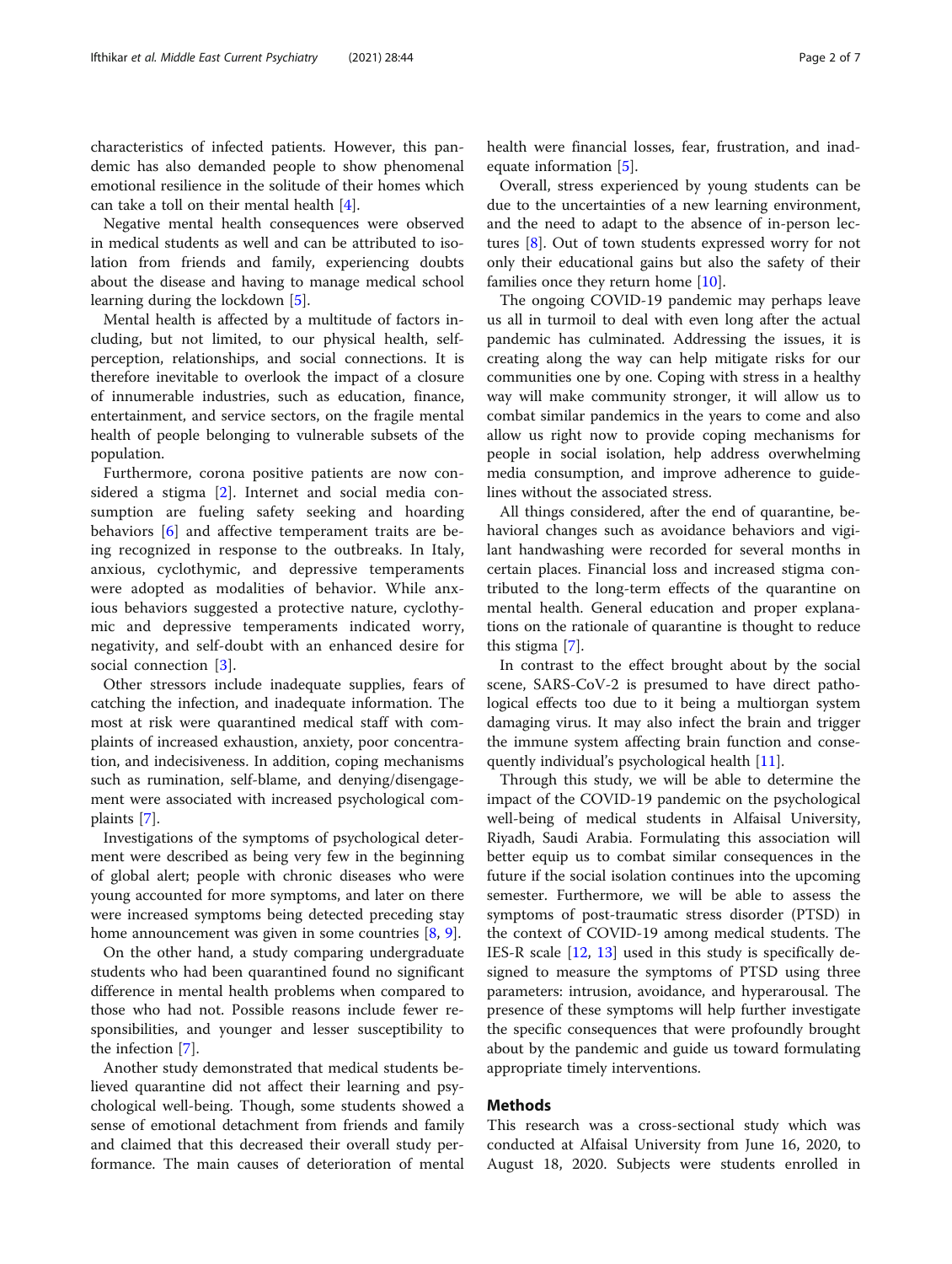Alfaisal College of Medicine during the 2019-2020 academic year from year 1 to year 5.

The target population was the undergraduate students from year 1 to year 5 from the college of medicine at Alfaisal University, which is approximately 1094 students, for the academic year 2019-2020.

Based on the previous study conducted among medical students in Riyadh, a sample size of 384 was calculated at 95% level of significance and 5% allowable error. According to a study conducted previously at Alfaisal University, the prevalence of anxiety was high and reported as being 63% [[14](#page-5-0)]. Another study conducted elsewhere claimed that the prevalence of severe stress among medical students constituted 33.8% and concluded that the mean stress scores were 26.03 ± 9.7 [[15\]](#page-5-0).

This study was aimed at investigating the impact of the COVID-19 pandemic on the mental health of medical students which is also reflected by the level of anxiety. Anxiety, as backed up by our literature review, is defined as a key parameter in influencing mental health. Hence, the proportion of the population estimated to have anxiety was derived as 63% and sample size was planned as 358.

The questionnaire used was the Impact of Event Scale-Revised (IES-R) questionnaire which is a self-report questionnaire. This tool is being used in the diagnosis of the psychological impact of a traumatic event. It consists of 22 questions for which the responses will be recorded on a five-point Likert scale.

The questionnaire had a section of general sociodemographic questions such as age, gender, and academic year without any information that might disclose the identity of the participant. The main IES-R questionnaire consists of three subscales [\[12](#page-5-0), [13\]](#page-5-0). (1) Intrusion: assessing intrusive thoughts, nightmares, and dissociative feelings. (2) Avoidance: lack of responsiveness to situations and ideas. (3) Hyperarousal: anger, lack of concentration, and increased startle. IES-R is a 22-itemscale that comprises of three subscales that quantify the mean avoidance, intrusion, and hyperarousal [[14](#page-5-0)]. Responses to each item are evaluated from 0 to 4, where 0 indicates Not at all and 4 Extremely. IES-R total score is divided into Normal which is from 0 to 23, Mild from 24-32, Moderate from 33–36, and Severe psychological impact more than 37. IES-R English version was used in this study and it was previously used conducting researches among Saudi student population.

Study was conducted after the ethical and IRB approval from the University and an informed consent was obtained from all participants prior to filling out the survey.

#### Statistical analysis

Descriptive statistics is given as mean  $\pm$  SD and frequency or %. Calculation of IES-R score was done in Microsoft Excel after the data was transferred from Google sheet. Scores for the avoidance, intrusion, and hyperarousal subscales were calculated [[12,](#page-5-0) [13\]](#page-5-0). Mean of question item numbers 5, 7, 8, 11, 12, 13, 17, and 22 were taken to provide the avoidance subscale score. Mean of question item numbers 1, 2, 3, 6, 9, 14, 16, and 20 were taken to provide the intrusion subscale score. Mean of question item numbers 4, 10, 15, 18, 19, and 21 were taken to provide the hyperarousal subscale score. The sum of the mean values from these three subscales was then used to calculate the total mean IES-R score. The IES-R scoring ranges from 0 to 88. Any score above 24 is associated with a meaningful result. The consequence of each score was then recorded as a comment as per the following table:

| Score           | Consequence                                                                                                                                                                         |
|-----------------|-------------------------------------------------------------------------------------------------------------------------------------------------------------------------------------|
|                 | 24 or more <b>PTSD is a clinical concern</b> [16]. Individuals who have such<br>high score who does not qualify full PTSD might be having<br>a partial PTSD or few of the symptoms. |
| 33 and<br>above | This value is the recommended cutoff for <b>probable</b><br>diagnosis of PTSD [17].                                                                                                 |
|                 | 37 or more This increased level can suppress the immunity (even 10<br>years after an impact event) [18].                                                                            |

Chi square test was done to see the association. Data was analyzed in SPSS 23.1 version (IBM SPSS Statistics). P value of < 0.05 was considered significant.

#### Results

This was a cross sectional study conducted in 309 participants. An online questionnaire was sent to the participants in the Google form. Response rate was around 65%. Impact of Event Scale-Revised questionnaire which is a standard questionnaire was used for collecting the information for this research. There were 225 female and 84 male participants in this study. Academic year distribution and gender distribution is given in Table [1](#page-3-0). Academic year was noted and 83 (26.8 %) were from year 1, 53 (17.1%) from year 2, 66 (21.3%) from year 3, 48 (15.5%) from year 4, and 59 (19.0%) from year 5.

Figure [1](#page-3-0) shows the distribution of the nationality among the participants. Syrian nationalities were the majority followed by Saudi nationals and then Pakistan nationals. Other nationalities made small percentage of the participants.

Impact of Event Scale-Revised (IES-R) score was evaluated and categorized in to four categories according to the consequence; post-traumatic stress disorder (PTSD) is a clinical concern, probable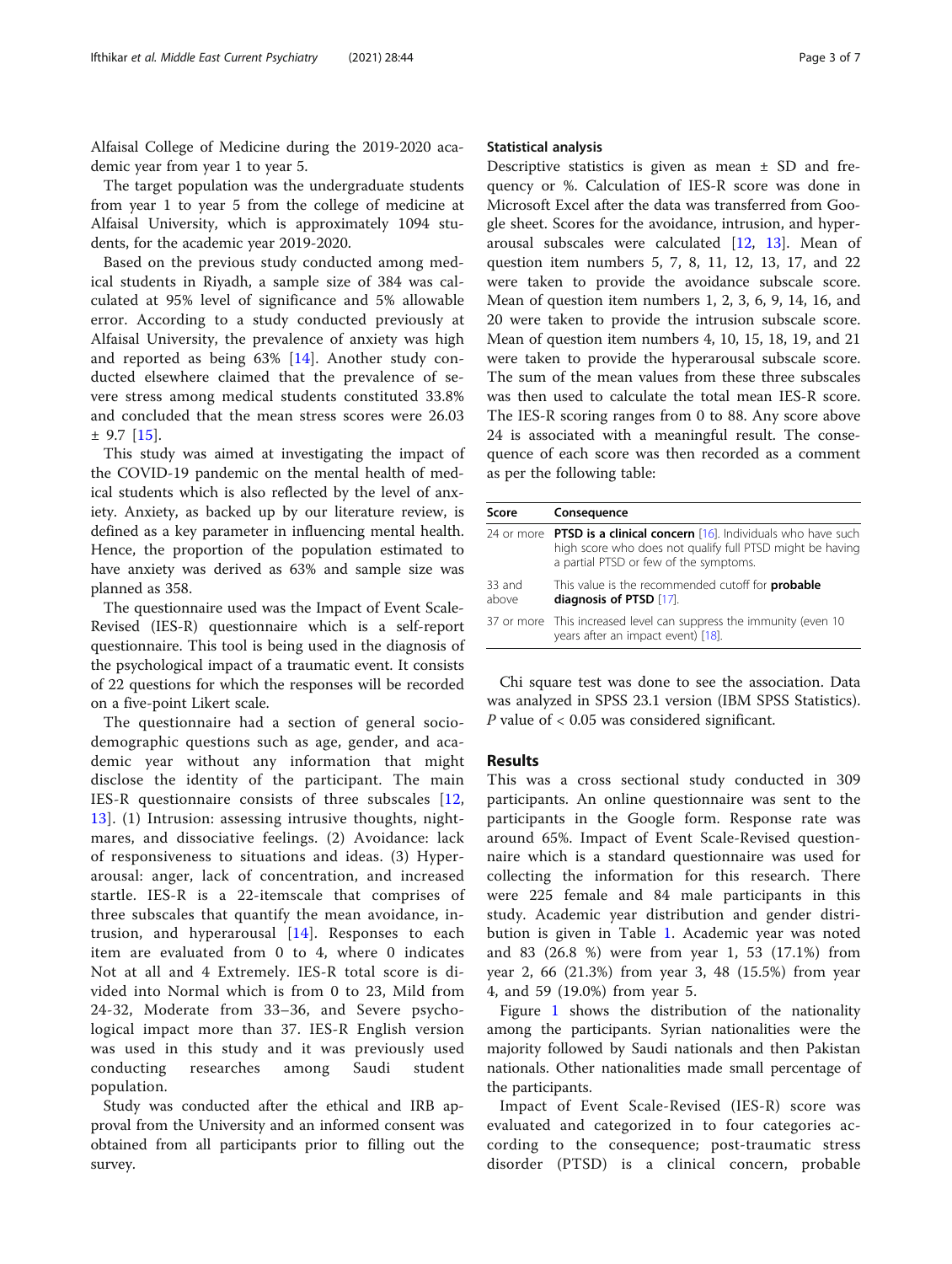<span id="page-3-0"></span>Table 1 Demographic details

| <b>Variables</b> | Frequency (%) |
|------------------|---------------|
| Gender           |               |
| Female           | 225 (72.6%)   |
| Male             | 84 (27.1%)    |
| Academic year    |               |
| 1                | 83 (26.8 %)   |
| $\mathfrak{D}$   | 53 (17.1%)    |
| 3                | 66 (21.3%)    |
| $\overline{4}$   | 48 (15.5%)    |
| 5                | 59 (19.0%)    |

PTSD, no PTSD, and immune suppression. As shown in Fig. [2](#page-4-0), 44% did not have PTSD, 29% had score more than 37 which might contribute to suppression of immune system functioning. In 18.4%, PTSD was a clinical concern and 8% had probable PTSD. IES-R consequence score was assessed and median score was 26 with IQR of 15, 39 respectively.

Chi square test was done to see the association between gender and the IES-R consequences, which showed significant differences between the gender and the category of PTSD. Gender differences in the IES-R consequences are given in Fig. [3.](#page-4-0) Female participants were the majority in the group and they also had higher chance of having consequences than the male counterparts ( $P < 0.001$ ).

Analysis of IES-R score revealed that there was difference only in the avoidance score between male and female gender in terms of their difference in IES-R score. Table [2](#page-5-0) shows participant's IES-R score according to the gender difference.

#### **Discussion**

This prospective cross-sectional study among medical students in Saudi Arabia had 72% female participants and 28% male participants. Participants were from different countries who came to Saudi Arabia to pursue their education. Highest number of participants was from Syria, second highest from Saudi Arabia, and third highest from Pakistan.

This study used IES-R to evaluate PTSD and its testretest reliability ( $r = 0.79$  to 0.89) and internal consistency (Cronbach's  $\alpha$  = 0.78 to 0.82) has been proved to be acceptable.

This study was designed based on previous studies which found increased risk of psychopathologies and stress-related disorders, as well as a high rate of PTSD symptoms [[19](#page-6-0)–[24](#page-6-0)]. A research conducted in the Liaoning Province in China highlighted that 52.1% of their participants had feelings of apprehension due to the pandemic [\[9](#page-5-0)]. In general, females were identified as high-risk groups for mental health [[9\]](#page-5-0) and males were deemed less likely to develop mental health problems [[3](#page-5-0)]. Children who were quarantined showed 4 times higher post-traumatic stress scores when compared to children who were not quarantined [[7\]](#page-5-0). In our study, 29% had score more than 37 which might contribute to suppression of immune system functioning, in 18.4% PTSD was a clinical concern and 8% had probable PTSD. A study done by A.H. Khan et al. showed that a considerable percentage of population are at high risk of psychological consequences during COVID-19 outbreak [\[25](#page-6-0)]. In a study done in Bangladesh, a large number of participants had depression, anxiety, and stress 4 months after the COVID-19 outbreak [[26\]](#page-6-0). A study done among medical students in Pakistan showed that they feel detached emotionally from the family, fellows,

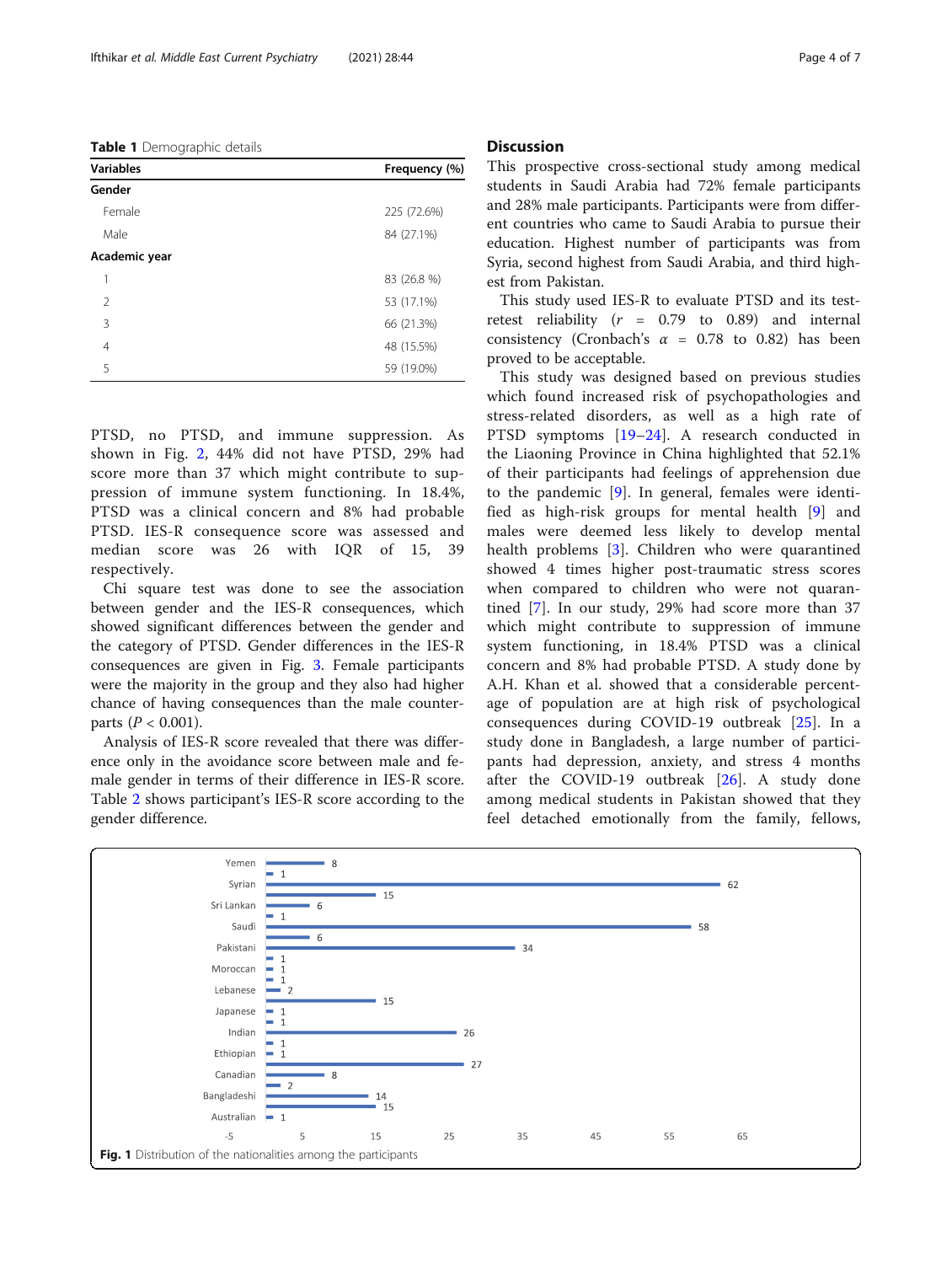and friends and they had decreased overall work performance and study period. A study done in Saudi Arabia showed that during the initial days of COVID-19 pandemic in Saudi Arabia, one-fourth of the individuals had moderate-severe impact on their psychological well-being [[27,](#page-6-0) [28\]](#page-6-0).

Fig. 2 Impact of Event Scale-Revised in the participants

<span id="page-4-0"></span>PTSD is a clinical concern

Probable PTSD

immune suppression

No PTSD

 $\overline{0}$  $20$ 40 60  $80$ 100 120 140 160

A cutoff value of 33 is used to identify the presence of probable PTSD [[29\]](#page-6-0). In this study, there were 146 participants out of 309 (47%) who were having a PTSD event. COVID-19 pandemic has affected the young college student population in a great extent that is shown as 47% of the PTSD events among the study population.

Gender differences in the PTSD event were evaluated. It was seen that female participants had probable PTSD more than males in this study and it was statistically significant. Breslau N et al. found that PTSD develops more in female than male after the individual is exposed to traumatic event [\[30](#page-6-0)]. This shows the impact of this pandemic on female college students than male and the support system should be provided to take care of this

situation during these unexpected and stressful situations.

IES-R scale looks at the different aspects of intrusion, avoidance, and hyperarousal. In this study, the sub scale intrusion and hyperarousal was not statistically different between male and female but avoidance (numbing of responsiveness, avoidance of feelings, situations, and ideas) was significantly different between male and female participants. There was no correlation between nationality and the IES score. A study that was conducted all around the world through an online survey showed that depression and stress scoring of the participants were very high especially among Indian and Pakistani nationals [[31\]](#page-6-0).

#### Limitation of the study

There are few limitations of the study; firstly, the survey was done online which may be less effective than face to face. Secondly, other psychological screening tools were not used.

Further research is warranted in this topic with bigger sample size.

#### Conclusion

COVID-19 pandemic has affected medical students to a greater extend. The post-traumatic stress disorder (PTSD) symptoms that the participants showed are evidences that this pandemic has done serious impact on the psychological well-being of young people especially medical students. Continued psychological support and timely interventions are imperative to tackle this disastrous situation.



IES-R

138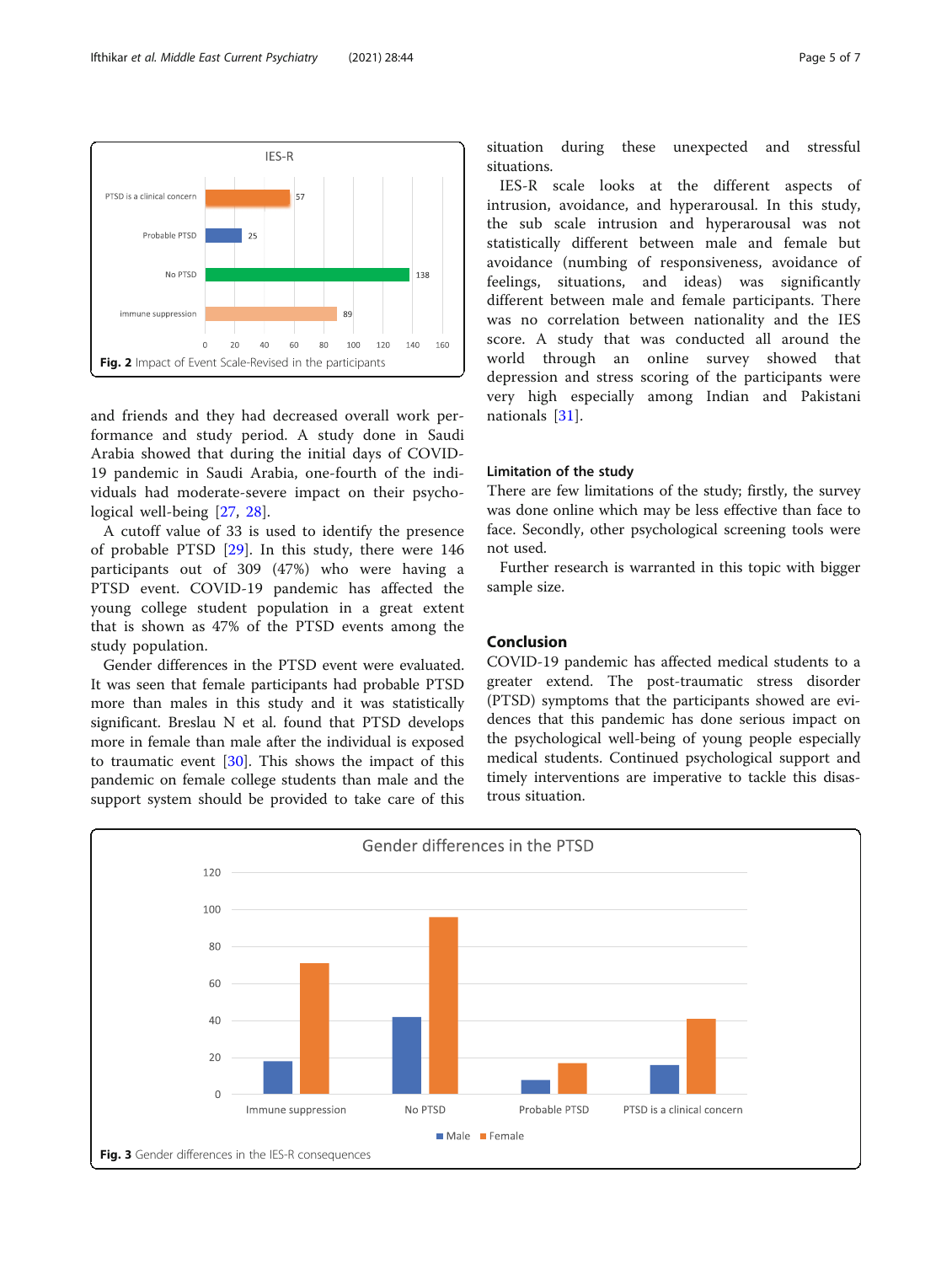<span id="page-5-0"></span>Table 2 Participant's IES-R score according to the gender difference

| <b>IES-R sub scales</b> | N   | Mean rank | Sum of ranks | P value |
|-------------------------|-----|-----------|--------------|---------|
| Intrusion               |     |           |              |         |
| Male                    | 84  | 155.24    | 34,928.50    | > 0.05  |
| Female                  | 225 | 154.36    | 12,966.50    |         |
| Avoidance               |     |           |              |         |
| Male                    | 84  | 139.90    | 11,752.00    | 0.03    |
| Female                  | 225 | 160.20    | 36,046.00    |         |
| Hyperarousal            |     |           |              |         |
| Male                    | 84  | 141.06    | 11,849.00    | > 0.05  |
| Female                  | 225 | 160.20    | 36,046.00    |         |

#### Recommendations

This cross-sectional study throws light in to the need for the availability and access of a professional psychological help at medical colleges especially in this period of pandemic where students are at greater amount of stress. Further research is warranted in this topic with bigger sample size.

#### Abbreviations

PTSD: Post-traumatic stress disorder; IES-R: Impact of Event Scale-Revised

#### Acknowledgements

We thank the participants who cooperated with the survey.

#### Authors' contributions

SJ conceived and designed the study; ZI and SSF conducted research, provided research materials, and collected and organized data. SJ and JA analyzed and interpreted data. SJ, JA, and ZI wrote initial and final draft of article, and provided logistic support. All authors have critically reviewed and approved the final draft and are responsible for the content and similarity index of the manuscript.

#### Funding

There was no source of funding in this research.

#### Availability of data and materials

The datasets used and/or analyzed during the current study are available from the corresponding author on reasonable request.

#### **Declarations**

#### Ethics approval and consent to participate

Ethical approval received from the IRB of Alfaisal University, Riyadh, dated18/ 08/2020, with number IRB-20044.

Consent was taken online in written method before the survey from the participants.

#### Consent for publication

"Not applicable"

#### Competing interests

The authors declare that they have no competing interests in this section.

#### Author details

<sup>1</sup>College of Medicine, Alfaisal University, Riyadh, Kingdom of Saudi Arabia. 2 Department of Respiratory Therapy, Inaya Medical Colleges, Riyadh, Saudi Arabia. <sup>3</sup>Clinical Psychology, College of Medicine, Dar Al Uloom University, Riyadh, Saudi Arabia.

#### References

- 1. Cao W, Fang Z, Hou G, Han M, Xu X, Dong J, Zheng J (2020) The psychological impact of the COVID-19 epidemic on college students in China. Psychiatry Res 287:112934. [https://doi.org/10.1016/j.psychres.2020.112](https://doi.org/10.1016/j.psychres.2020.112934) [934](https://doi.org/10.1016/j.psychres.2020.112934)
- 2. Dubey, S., Biswas, P., Ghosh, R., Chatterjee, S., Dubey, M. J., Chatterjee, S., Lavie, C. J. (2020). Psychosocial impact of COVID-19. Retrieved from [https://](https://www.ncbi.nlm.nih.gov/pmc/articles/PMC7255207/) [www.ncbi.nlm.nih.gov/pmc/articles/PMC7255207/](https://www.ncbi.nlm.nih.gov/pmc/articles/PMC7255207/)
- 3. Moccia L;Janiri D;Pepe M;Dattoli L;Molinaro M;De Martin V;Chieffo D;Janiri L; Fiorillo A;Sani G;Di Nicola M; (n.d.). Affective temperament, attachment style, and the psychological impact of the COVID-19 outbreak: an early report on the Italian general population. Retrieved from: [https://pubmed.ncbi.nlm.nih.](https://pubmed.ncbi.nlm.nih.gov/32325098/?from_term=SARS+AND+psychology+AND+stress+AND+italy&from_filter=simsearch2.ffrft&from_filter=ds1.y_5&from_pos=1) [gov/32325098/?from\\_term=SARS+AND+psychology+AND+stress+AND+ita](https://pubmed.ncbi.nlm.nih.gov/32325098/?from_term=SARS+AND+psychology+AND+stress+AND+italy&from_filter=simsearch2.ffrft&from_filter=ds1.y_5&from_pos=1) [ly&from\\_filter=simsearch2.ffrft&from\\_filter=ds1.y\\_5&from\\_pos=1](https://pubmed.ncbi.nlm.nih.gov/32325098/?from_term=SARS+AND+psychology+AND+stress+AND+italy&from_filter=simsearch2.ffrft&from_filter=ds1.y_5&from_pos=1)
- 4. Wang C;Pan R;Wan X;Tan Y;Xu L;Ho CS;Ho RC; (n.d.). Immediate psychological responses and associated factors during the initial stage of the 2019 coronavirus disease (COVID-19) epidemic among the general population in China. Retrieved from [https://pubmed.ncbi.nlm.nih.gov/321](https://pubmed.ncbi.nlm.nih.gov/32155789/?from_term=covid+AND+psychology+AND+stress&from_filter=simsearch2.ffrft&from_pos=1) [55789/?from\\_term=covid+AND+psychology+AND+stress&from\\_filter=](https://pubmed.ncbi.nlm.nih.gov/32155789/?from_term=covid+AND+psychology+AND+stress&from_filter=simsearch2.ffrft&from_pos=1) [simsearch2.ffrft&from\\_pos=1](https://pubmed.ncbi.nlm.nih.gov/32155789/?from_term=covid+AND+psychology+AND+stress&from_filter=simsearch2.ffrft&from_pos=1)
- 5. Meo SA, Abukhalaf AA, Alomar AA, Sattar K, Klonoff DC (2020) COVID-19 pandemic: impact of quarantine on medical students' mental wellbeing and learning behaviors. Pak J Med Sci 36(COVID19-S4):S43–S48. [https://doi.org/1](https://doi.org/10.12669/pjms.36.COVID19-S4.2809) [0.12669/pjms.36.COVID19-S4.2809](https://doi.org/10.12669/pjms.36.COVID19-S4.2809)
- 6. Jungmann SM, Witthöft M (2020) Health anxiety, cyberchondria, and coping in the current COVID-19 pandemic: which factors are related to coronavirus anxiety. Journal of Anxiety Disorders 73:102239. [https://doi.org/10.1016/j.ja](https://doi.org/10.1016/j.janxdis.2020.102239) [nxdis.2020.102239](https://doi.org/10.1016/j.janxdis.2020.102239)
- Brooks, S. K., Webster, R. K., Smith, L. E., Woodland, L., Wessely, S., Greenberg, N., & Rubin, G. J. (2020). The psychological impact of quarantine and how to reduce it: rapid review of the evidence. Retrieved from [https://www.ncbi.](https://www.ncbi.nlm.nih.gov/pmc/articles/PMC7158942/) [nlm.nih.gov/pmc/articles/PMC7158942/](https://www.ncbi.nlm.nih.gov/pmc/articles/PMC7158942/)
- 8. Ozamiz-Etxebarria N, Dosil-Santamaria M, Picaza-Gorrochategui M, Idoiaga-Mondragon N (2020) Stress, anxiety, and depression levels in the initial stage of the COVID-19 outbreak in a population sample in the northern Spain. Cad Saude Publica 36(4):e00054020. English, Spanish. [https://doi.org/1](https://doi.org/10.1590/0102-311X00054020) [0.1590/0102-311X00054020](https://doi.org/10.1590/0102-311X00054020)
- 9. Zhang Y, Ma ZF (2020) Impact of the COVID-19 pandemic on mental health and quality of life among local residents in Liaoning Province, China: a cross-sectional study. Int J Environ Res Public Health. 17(7):2381. [https://doi.](https://doi.org/10.3390/ijerph17072381) [org/10.3390/ijerph17072381](https://doi.org/10.3390/ijerph17072381)
- 10. Odriozola-González P, Planchuelo-Gómez Á, Irurtia MJ, de Luis-García R (2020) Psychological effects of the COVID-19 outbreak and lockdown among students and workers of a Spanish university. Psychiatry Res. 290: 113108. <https://doi.org/10.1016/j.psychres.2020.113108>
- 11. Holmes EA, O'Connor RC, Perry VH, Tracey I, Wessely S, Arseneault L, Ballard C, Christensen H, Cohen Silver R, Everall I, Ford T, John A, Kabir T, King K, Madan I, Michie S, Przybylski AK, Shafran R, Sweeney A, Worthman CM, Yardley L, Cowan K, Cope C, Hotopf M, Bullmore E (2020) Multidisciplinary research priorities for the COVID-19 pandemic: a call for action for mental health science. Lancet Psychiatry. 7(6):547–560. [https://doi.org/10.1016/S221](https://doi.org/10.1016/S2215-0366(20)30168-1) [5-0366\(20\)30168-1](https://doi.org/10.1016/S2215-0366(20)30168-1)
- 12. Weiss DS, Marmar CR (1997) The impact of event scale-revised. In: Wilson JP, Keane TM (eds) Assessing Psychological Trauma and PTSD. Guilford, New York, pp 399–411
- 13. Beck JG, Grant DM, Read JP, Clapp JD, Coffey SF, Miller LM, Palyo SA (2008) The impact of event scale-revised: psychometric properties in a sample of motor vehicle accident survivors. J Anxiety Disord 22(2):187–198. [https://doi.](https://doi.org/10.1016/j.janxdis.2007.02.007) [org/10.1016/j.janxdis.2007.02.007](https://doi.org/10.1016/j.janxdis.2007.02.007)
- 14. Kulsoom B, Afsar N (2015) Stress, anxiety, and depression among medical students in a multiethnic setting. Neuropsychiatr Dis Treat 11:1713–1722. <https://doi.org/10.2147/NDT.S83577>
- 15. Saeed A, Bahnassy A, Al-Hamdan N, Almudhaibery F, Alyahya A (2016) Perceived stress and associated factors among medical students. J Fam Commun Med 23(3):166–171. <https://doi.org/10.4103/2230-8229.189132>
- 16. Asukai N, Kato H et al (2002) Reliability and validity of the Japaneselanguage version of the impact of event scale-revised (IES-R-J). J Nervous